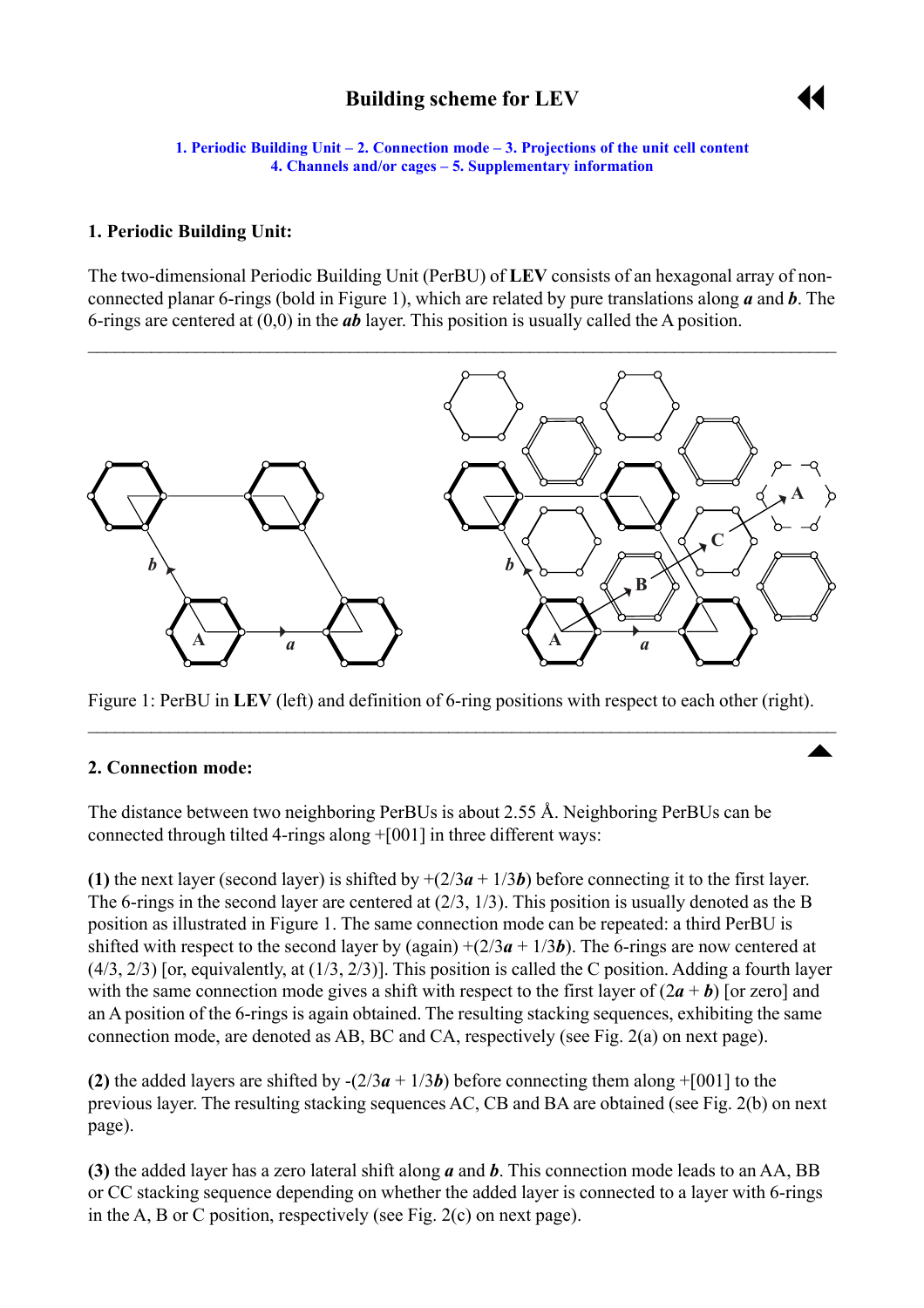



**(a)**

 $\mathcal{L}_\mathcal{L} = \mathcal{L}_\mathcal{L} = \mathcal{L}_\mathcal{L} = \mathcal{L}_\mathcal{L} = \mathcal{L}_\mathcal{L} = \mathcal{L}_\mathcal{L} = \mathcal{L}_\mathcal{L} = \mathcal{L}_\mathcal{L} = \mathcal{L}_\mathcal{L} = \mathcal{L}_\mathcal{L} = \mathcal{L}_\mathcal{L} = \mathcal{L}_\mathcal{L} = \mathcal{L}_\mathcal{L} = \mathcal{L}_\mathcal{L} = \mathcal{L}_\mathcal{L} = \mathcal{L}_\mathcal{L} = \mathcal{L}_\mathcal{L}$ 



**(b)**



Figure 2. (a): Connection mode **(1)** viewed down [001] (left), nearly along [010] (top right), and along [010] (right bottom); (b): Connection mode **(2)** viewed as in (a); (c): Idem for connection mode (3). In LEV all three connection modes between the PerBUs are observed.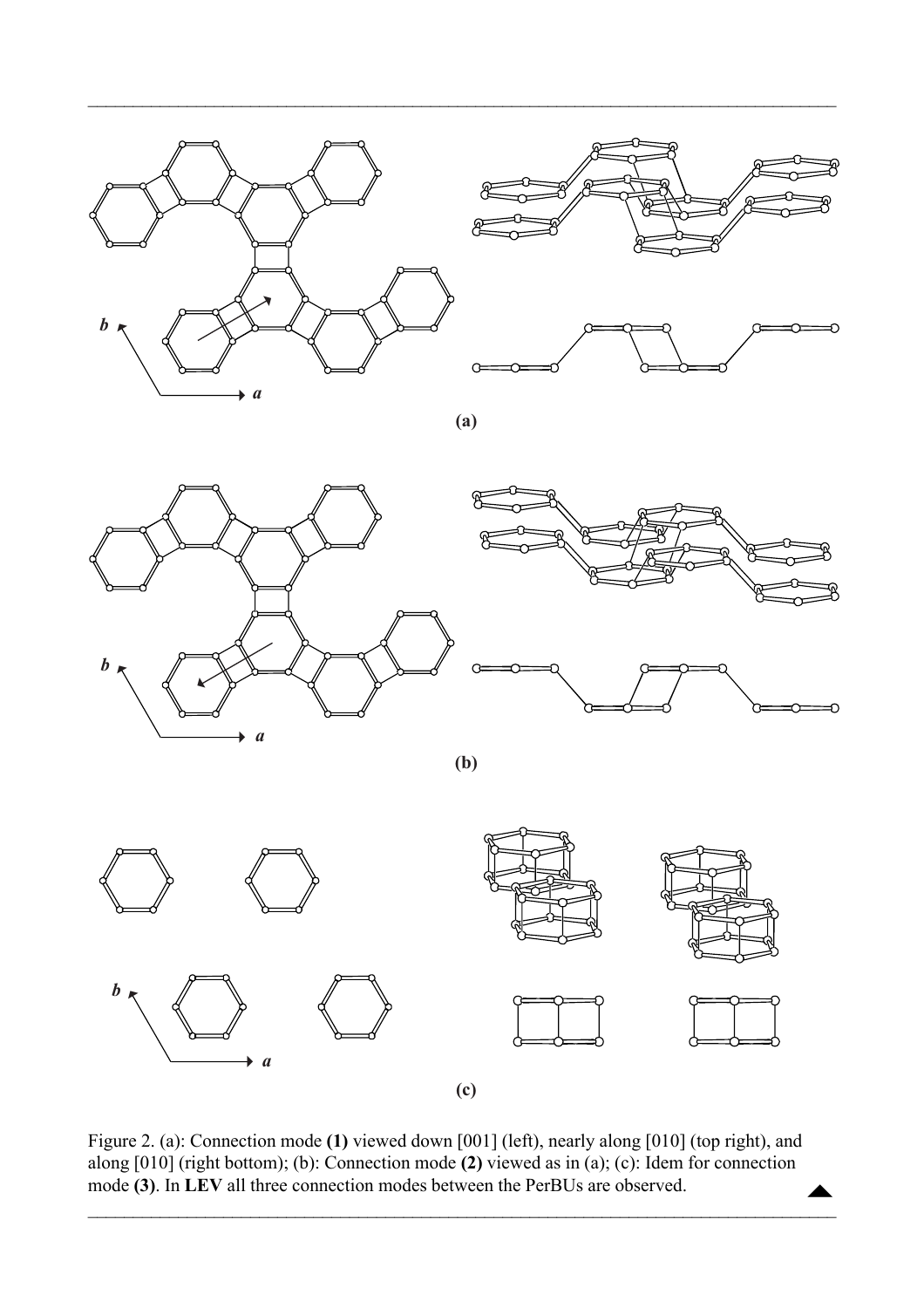<span id="page-2-0"></span>

Figure 3. Perspective drawing (left) and projection of the unit cell content (right) along *b*. The stacking sequence is given. In the perspective drawing each PerBU is represented by one 6-ring.  $\triangle$ 

 $\blacksquare$  . The contract of the contract of the contract of the contract of the contract of the contract of the contract of the contract of the contract of the contract of the contract of the contract of the contract of the

### **4. Channels and/or cages:**

The *lev* cavity is depicted in Figure 4 together with a drawing of cavities connected through common 4-, 6-, and 8-rings. Two-dimensional non-interconnected channel systems are obtained. The **[pore](http://www.iza-structure.org/databases/ModelBuilding/Introduction.pdf) [descriptor](http://www.iza-structure.org/databases/ModelBuilding/Introduction.pdf)** is added in Figure 4.

 $\mathcal{L}_\mathcal{L} = \mathcal{L}_\mathcal{L} = \mathcal{L}_\mathcal{L} = \mathcal{L}_\mathcal{L} = \mathcal{L}_\mathcal{L} = \mathcal{L}_\mathcal{L} = \mathcal{L}_\mathcal{L} = \mathcal{L}_\mathcal{L} = \mathcal{L}_\mathcal{L} = \mathcal{L}_\mathcal{L} = \mathcal{L}_\mathcal{L} = \mathcal{L}_\mathcal{L} = \mathcal{L}_\mathcal{L} = \mathcal{L}_\mathcal{L} = \mathcal{L}_\mathcal{L} = \mathcal{L}_\mathcal{L} = \mathcal{L}_\mathcal{L}$ 



Figure 4. *lev* Cavity (left) and fused cavities (middle) viewed along <120> and fused cavities viewed along  $\langle 100 \rangle$  (right).  $\triangle$ 

 $\blacktriangle$  , and the contract of the contract of the contract of the contract of the contract of the contract of the contract of the contract of the contract of the contract of the contract of the contract of the contract of t